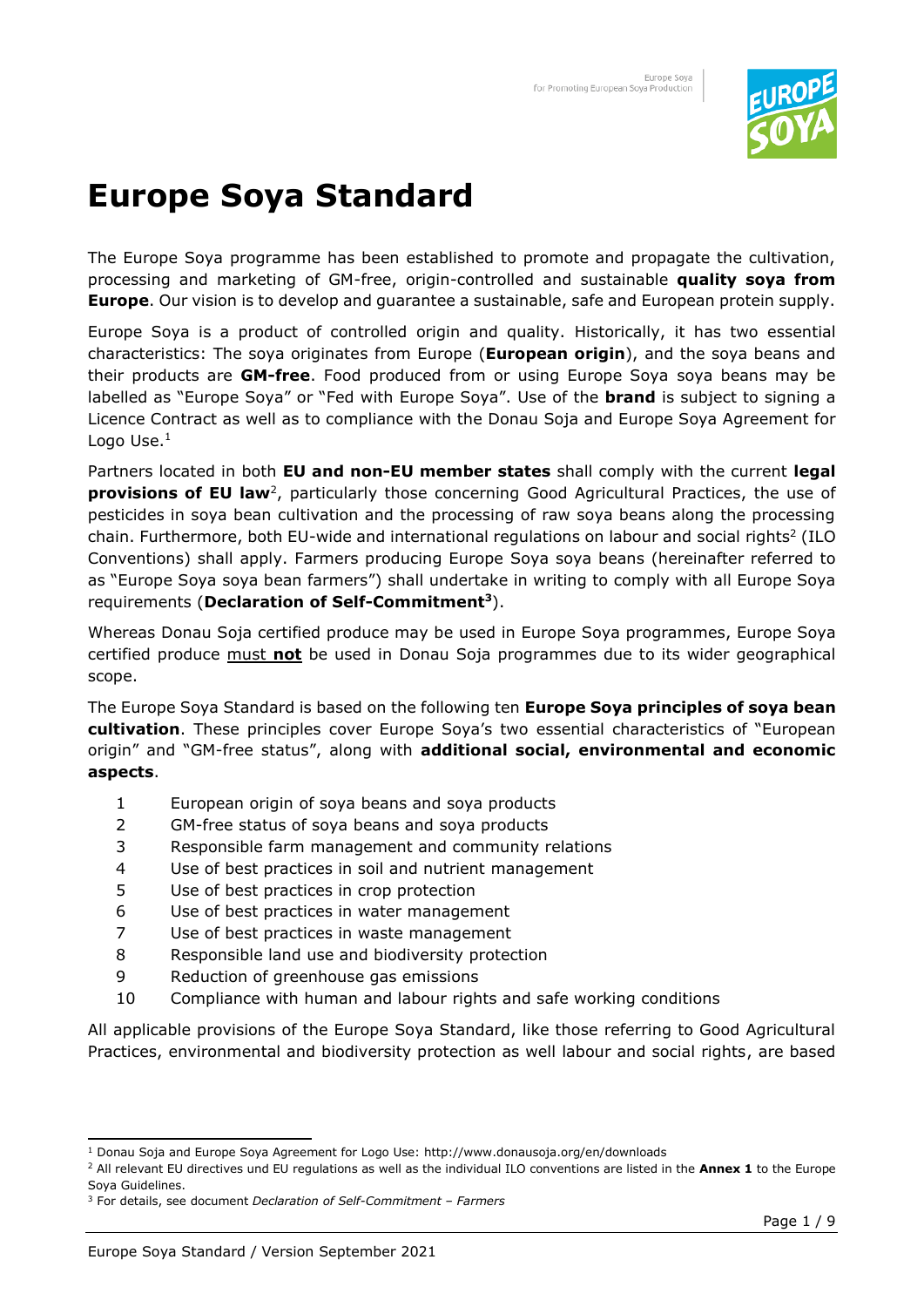

on EU legislation.<sup>2</sup> However, the requirements of the Europe Soya Standard exceed the legal requirements passed by the EU in several aspects.<sup>4</sup>

#### **Overview of Europe Soya Principles of Soya Bean Cultivation**

The following section provides a brief overview of the Europe Soya principles of soya bean cultivation.

#### • **European origin of soya beans and soya products (Principle 1)**

The countries and regions of origin of Europe Soya soya beans are defined in both political and geographical terms. The borders of the Europe Soya region are based on Philip Johan von Strahlenberg's definition regarding the boundaries of the Russian border regions. The countries and geographical regions detailed on the Europe Soya Map (= Europe Soya bean cultivation areas) are a permanent feature of the Europe Soya Standard.

#### • **GM-free status of soya beans and soya products (Principle 2)**

Europe Soya soya beans and soya products are derived from GM-free cultivation using GM-free soya bean varieties either listed in the EU common catalogue of plant varieties or in the respective national catalogue of plant varieties. Europe Soya soya bean farmers are not allowed to grow GM soya beans or any other GM crop. Animal feed with the quality label "Europe Soya" is suitable as feed for livestock, whose products may subsequently be marketed with the quality label "Ohne Gentechnik hergestellt" / "Produced without GMOs".

The GM-free status shall be based on the minimum requirements set out by the following European "GM-free" certification schemes:

- German *EG-Gentechnik-Durchführungsgesetz (EGGenTDurchfG)*<sup>5</sup> *,* with audits performed as stipulated by the German Verband Lebensmittel ohne Gentechnik (VLOG);
- Austrian Food Codex (Codex Alimentarius Austriacus) and the corresponding *Leitfaden zur risikobasierten Kontrolle auf Gentechnikfreiheit* (Guideline on the Risk-Based Monitoring of GMO-Free Production);<sup>6</sup>
- Non-GM Danube Region Production and Labelling Standard & Non-GM Danube Region Inspection Standard.<sup>7</sup>

In other words, apart from the possibility of obtaining a non-GM certification in accordance with the Austrian Food Codex, German VLOG or Non-GM Danube Region Standards, the GM-free status can also be verified during Europe Soya audits and certifications by checks conducted in compliance with the Non-GM Danube Region Standards $6$ , both published in 2015.

<sup>4</sup> For details, see document *Requirements 01b: Europe Soya Principles of Soya Bean Cultivation*

<sup>5</sup> *EG-Gentechnik-Durchführungsgesetz (EGGenTDurchfG):* [www.gesetze-im-internet.de/eggentdurchfg/BJNR124410004.html](http://www.gesetze-im-internet.de/eggentdurchfg/BJNR124410004.html) <sup>6</sup> *Richtlinie zur Definition der "Gentechnikfreien Produktion" von Lebensmitteln und deren Kennzeichnung* (Guideline on the Definition of GMO-Free Production of Food and its Labelling) in the Austrian Food Codex, IV edition:

[www.verbrauchergesundheit.gv.at/lebensmittel/buch/codex/beschluesse/Gentechnikfrei\\_RL\\_15\\_1\\_2018.pdf?6fdsmn](http://www.verbrauchergesundheit.gv.at/lebensmittel/buch/codex/beschluesse/Gentechnikfrei_RL_15_1_2018.pdf?6fdsmn) *Leitfaden zur risikobasierten Kontrolle auf Gentechnikfreiheit* (Guideline on the Risk-Based Monitoring of GMO-Free Production):

[www.bmwfw.gv.at/TechnikUndVermessung/Akkreditierung/Documents/Leitfaden%20L25\\_Risikobasierte%20Kontrolle%20Gent](http://www.bmwfw.gv.at/TechnikUndVermessung/Akkreditierung/Documents/Leitfaden%20L25_Risikobasierte%20Kontrolle%20Gentechnikfreiheit_V03_20150304.pdf) [echnikfreiheit\\_V03\\_20150304.pdf](http://www.bmwfw.gv.at/TechnikUndVermessung/Akkreditierung/Documents/Leitfaden%20L25_Risikobasierte%20Kontrolle%20Gentechnikfreiheit_V03_20150304.pdf)

<sup>7</sup> Non-GM Danube Region Production and Labelling Standard & Non-GM Danube Region Inspection Standard: http://www.donausoja.org/en/downloads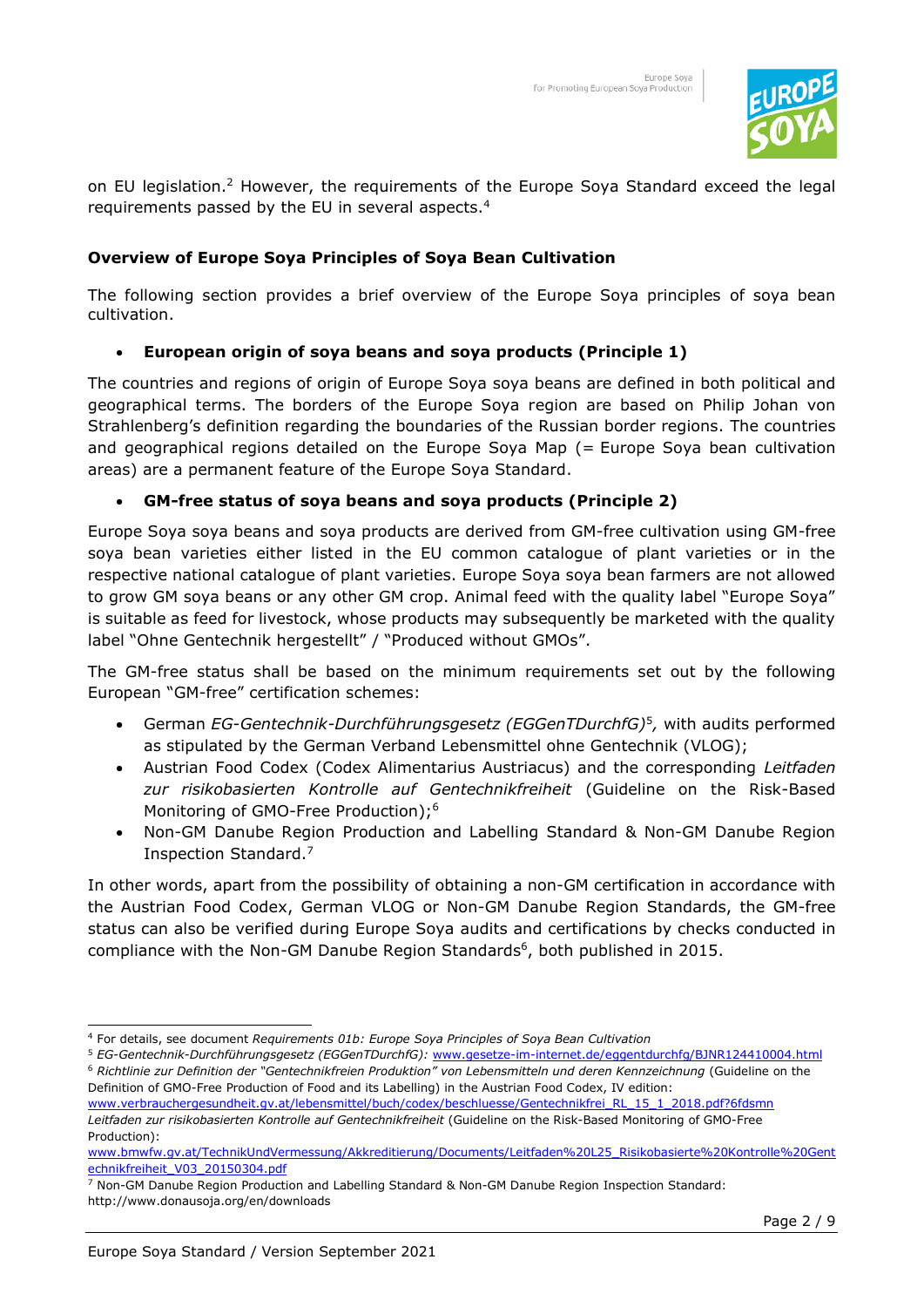

#### • **Responsible farm management and community relations (Principle 3)**

Europe Soya soya bean farmers shall comply with all applicable legislation. All forms of bribery, conflict of business interest and fraudulent practices shall be prohibited. Existing land rights shall be respected. Negative impacts on the wider community shall be avoided and communication channels shall be in place.

#### • **Environmental responsibility and Good Agricultural Practices (Principles 4–7)**

The relevant legal provisions of EU law shall apply. Europe Soya soya bean farmers within the EU shall participate in the implementation of the CAP (Common Agricultural Policy) with mandatory cross compliance inspections. Europe Soya soya bean farmers shall apply best practices in soil, water and waste management to protect soil, water and air. Only pesticides containing EU-approved active ingredients may be used for the cultivation of Europe Soya soya beans—this also applies to farmers located outside the EU. Furthermore, substances listed in the Stockholm and Rotterdam Conventions<sup>8</sup> as well as all substances the World Health Organization (WHO) has categorised as extremely hazardous (Class 1a) and highly hazardous (Class 1b)<sup>9</sup> shall be prohibited. Lastly, the use of desiccants prior to harvest (e.g. glyphosate and diquat) as well as aerial application of pesticides (aerial spraying) shall be prohibited. The Best Practice Manual, published and continuously updated by the Donau Soja Organisation, shall serve as a non-binding recommendation for both improving the profitability of soya bean production and reducing the use of plant protection products.

#### • **Responsible land use and biodiversity protection (Principle 8)**

Deforestation and conversion of natural ecosystems (including, but not limited to, wetlands, peatlands and grasslands) for the cultivation of Europe Soya soya beans shall be prohibited. The farmer shall only use land that was dedicated to agricultural use no later than 1 January 2008, hence excluding any further agricultural expansion for the cultivation of Europe Soya soya beans. Europe Soya soya beans shall not be cultivated in protected areas unless the use of such areas for agricultural purposes is explicitly allowed in the respective management plan.

#### • **Reduction of greenhouse gas emissions (Principle 9)**

Europe Soya soya bean production shall contribute to reducing greenhouse gas emissions and climate protection. Europe Soya soya bean farmers shall have knowledge of how to reduce greenhouse gas emissions and increase the sequestration of greenhouse gases on their farms. Any applicable data, such as yields, seed inputs, fertiliser application, pesticide application and fuel use, shall be recorded. The farmer shall implement measures to reduce greenhouse gas emissions and increase sequestration.

<sup>&</sup>lt;sup>8</sup> Stockholm Convention on Persistent Organic Pollutants: [www.pops.int/Portals/0/download.aspx?d=UNEP-POPS-COP-](http://www.pops.int/Portals/0/download.aspx?d=UNEP-POPS-COP-CONVTEXT-2017.English.pdf)[CONVTEXT-2017.English.pdf](http://www.pops.int/Portals/0/download.aspx?d=UNEP-POPS-COP-CONVTEXT-2017.English.pdf) 

Rotterdam Convention on the Prior Informed Consent Procedure for Certain Hazardous Chemicals and Pesticides in International Trade: [www.pic.int/Portals/5/download.aspx?d=UNEP-FAO-RC-CONVTEXT-2017.English.pdf](http://www.pic.int/Portals/5/download.aspx?d=UNEP-FAO-RC-CONVTEXT-2017.English.pdf)

<sup>9</sup> World Health Organisation (WHO) Classification of Pesticides by Hazard: https://www.who.int/ipcs/publications/pesticides\_hazard/en/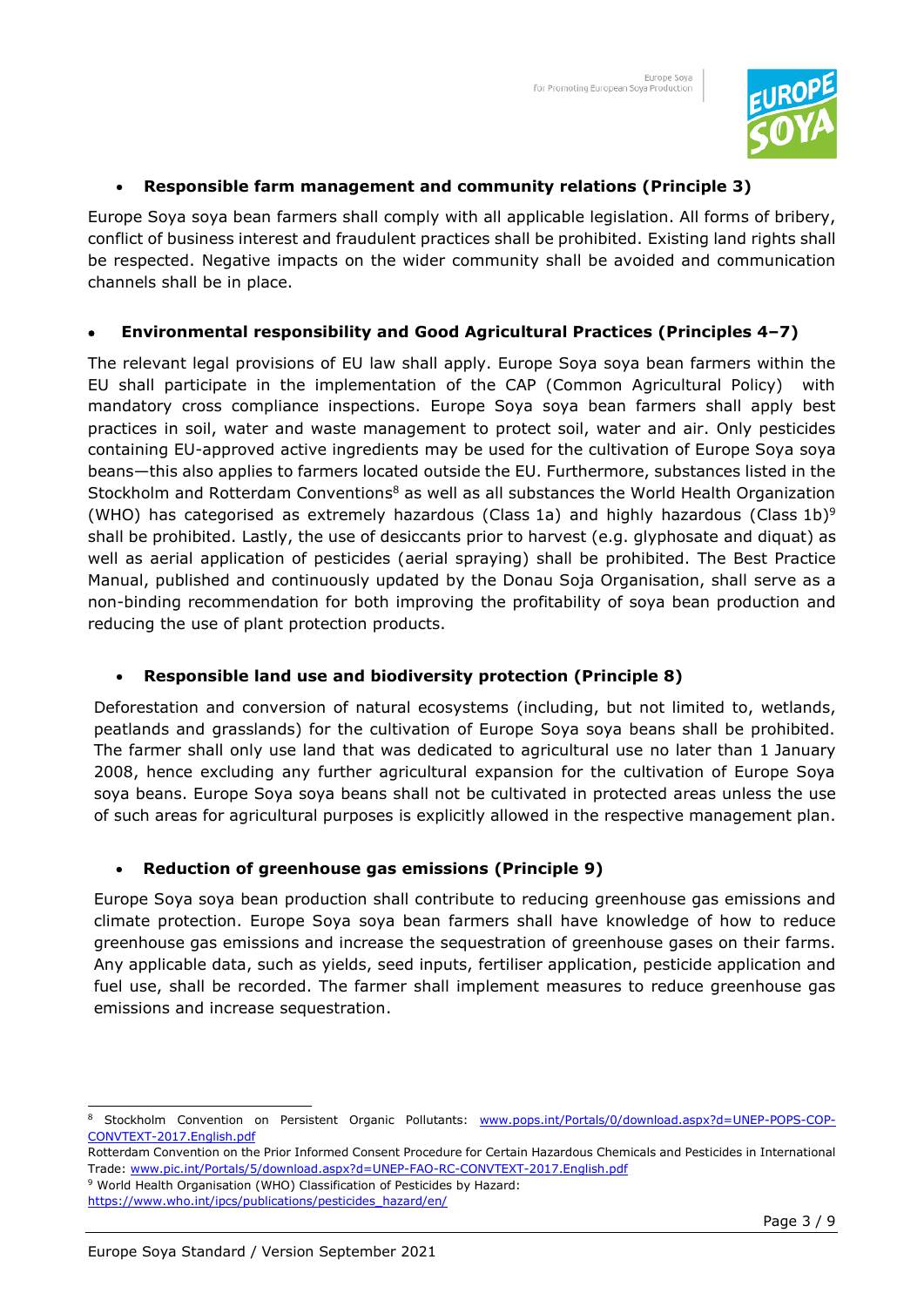

#### • **Compliance with human and labour rights and safe working conditions (Principle 10)**

Europe Soya soya bean production shall comply with both EU-wide and international labour and social standards (see Annex 1 for a list of relevant conventions of the International Labour Organization  $[ILO]^{10}$ ). These include the following fundamental principles and labour rights: freedom of association and the effective recognition of the right to collective bargaining; the elimination of all forms of forced or compulsory labour; the effective abolition of child labour; the elimination of discrimination with respect to employment and occupation. Also included are: transparent and legally compliant employment conditions, safe working conditions and training of workers.

#### **Inspections:**

Compliance with the Europe Soya Standard shall be verified against the detailed requirements specified in the Europe Soya Guidelines by an independent external certification body accredited in accordance with the ISO/IEC 17065:2012 standard. Furthermore, the Donau Soja Organisation shall commission risk-based supervisory inspections.

If there is reason to suspect that any provision has not been complied with, special inspections shall be conducted. Any breach of the Europe Soya Guidelines shall result in remedial measures, including the payment of penalty fees, up to and including exclusion from the Europe Soya programme.

<sup>10</sup> Introduction to the standards-related work of the International Labour Organization: https://www.ilo.org/global/standards/information-resources-and-publications/publications/WCMS\_672549/lang--en/index.htm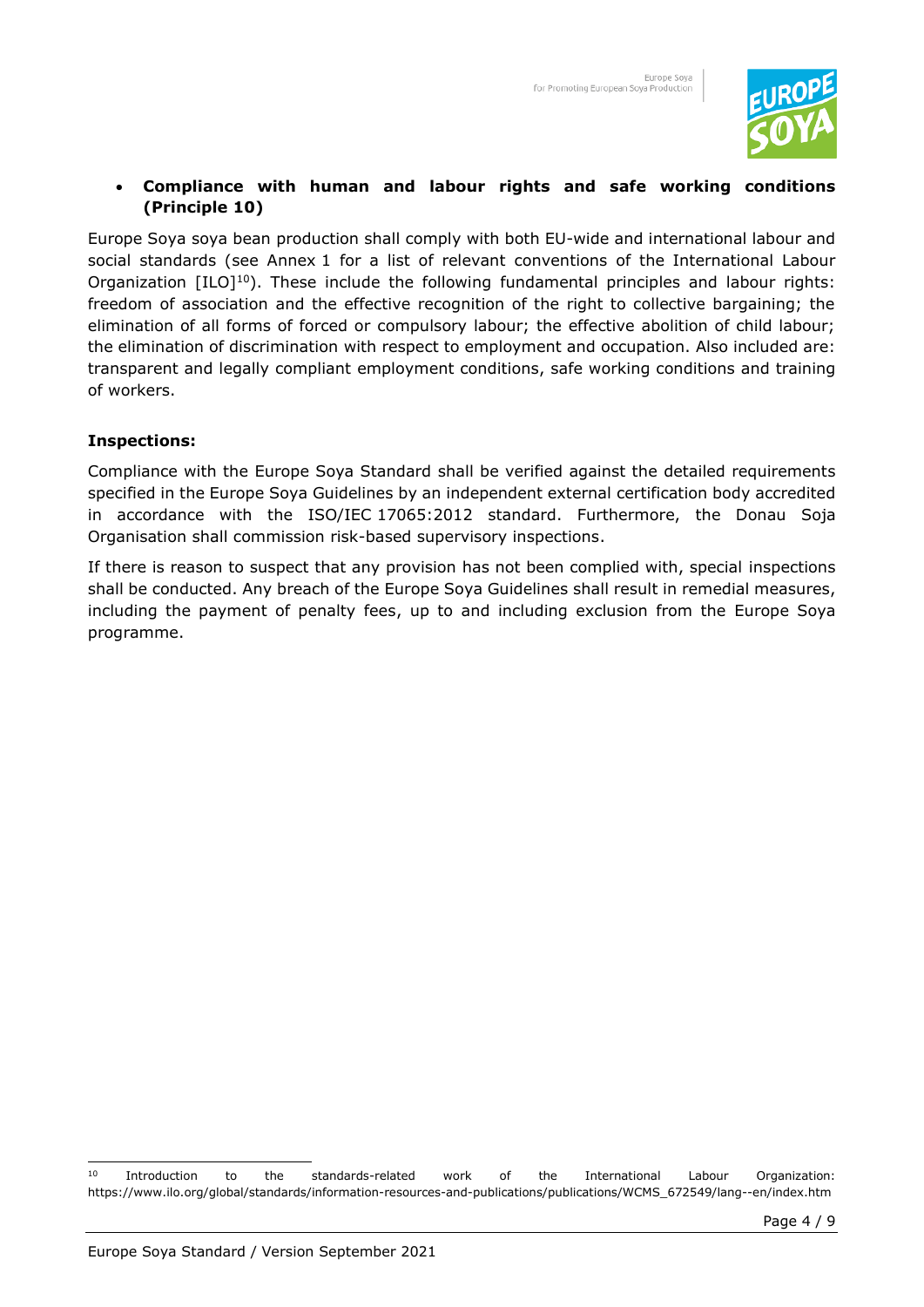

Geographical map showing the Europe Soya cultivation areas

### **Europe Soya Map**



All countries of the Donau Soja region are located within the Europe Soya defined area. The following countries are part of the Europe Soya Region: Albania, Austria, Belarus, Belgium, Bosnia and Herzegovina, Bulgaria, Croatia, Cyprus, Czech Republic, Denmark, Estonia, Finland, France, Germany, Greece, Hungary, Iceland, Ireland, Italy, Kazakhstan (European part), Latvia, Lithuania, Luxembourg, North Macedonia, Malta, Republic of Moldova, Montenegro, Netherlands, Norway, Poland, Portugal, Romania, Russian Federation (Nenetsia, Komi-Permyak, Sverdlovsk, Chelyabinsk, Orengburg), Serbia, Slovakia, Slovenia, Spain, Sweden, Switzerland, Turkey (European part), Ukraine, United Kingdom of Great Britain and Northern Ireland.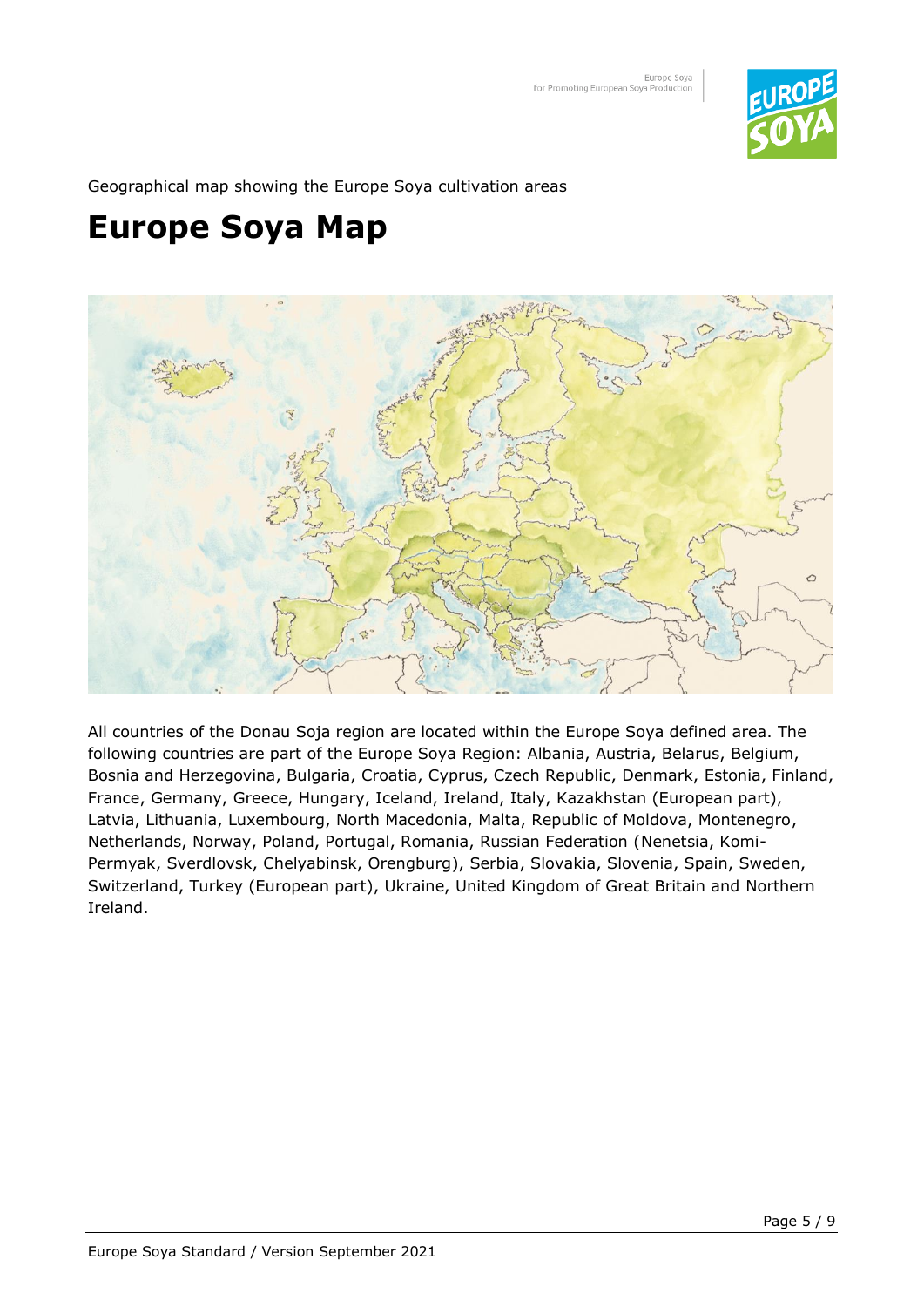

## **Core Principles of Inspection (Overview)**

Europe Soya is a product of controlled quality and origin. The requirements specified in the Europe Soya Guidelines provide the details for complete inspection of the origin of the produce (Principle 1), ensuring a GM-free status throughout the entire value chain (Principle 2) and implementing all other sustainability criteria (Principles 3–10).

As a rule, the relevant legal provisions of EU law shall apply for the production, treatment and processing of Europe Soya. The GM-free status shall be based on the minimum requirements set out by the following European "GM-free" certification schemes:

- German *EG-Gentechnik-Durchführungsgesetz (EGGenTDurchfG)*<sup>11</sup>, with audits performed as stipulated by the German Verband Lebensmittel ohne Gentechnik (VLOG);
- Austrian Food Codex (Codex Alimentarius Austriacus) and the corresponding *Leitfaden zur risikobasierten Kontrolle auf Gentechnikfreiheit* (Guideline on the Risk-Based Monitoring of GMO-Free Production);<sup>12</sup>
- Non-GM Danube Region Production and Labelling Standard & Non-GM Danube Region Inspection Standard.<sup>13</sup>

Other certification schemes assessing compliance with the criterion of ensuring GM-free status may be recognised by the Donau Soja Organisation as being equivalent to the above-mentioned certification schemes. In any case, Europe Soya products and Europe Soya animal feed shall be of such a quality that it can be labelled as non-GM food or feed or is suitable for use in non-GM food production.

For reasons of general quality assurance, all oil mills and compound feed producers shall be obliged to participate in a QA programme recognised by the Donau Soja Organisation. A list of recognised programmes and standards can be found in the requirements specified in R 04 (Soya Bean Primary Processor) and R 05 (Compound Feed Producer).

The Europe Soya inspection system is comprised of three stages:

- quality assurance and self-monitoring systems operated by the participants in the Europe Soya system themselves;
- external inspections and certifications commissioned by the licensees; these shall be conducted by ISO/IEC 17065:2012-accredited certification bodies approved by the Donau Soja Organisation;
- supervisory inspections conducted in collaboration with a certification body or inspectors, directly commissioned by the Donau Soja Organisation; supervisory inspections shall be risk-based; 10 % of the licensed quantity of Europe Soya soya beans and soya bean products are sampled for testing.

<sup>11</sup> *EG-Gentechnik-Durchführungsgesetz (EGGenTDurchfG):* [www.gesetze-im-internet.de/eggentdurchfg/BJNR124410004.html](http://www.gesetze-im-internet.de/eggentdurchfg/BJNR124410004.html) <sup>12</sup> *Richtlinie zur Definition der "Gentechnikfreien Produktion" von Lebensmitteln und deren Kennzeichnung* (Guideline on the Definition of GMO-Free Production of Food and its Labelling) in the Austrian Food Codex, IV edition:

[www.verbrauchergesundheit.gv.at/lebensmittel/buch/codex/beschluesse/Gentechnikfrei\\_RL\\_15\\_1\\_2018.pdf?6fdsmn](http://www.verbrauchergesundheit.gv.at/lebensmittel/buch/codex/beschluesse/Gentechnikfrei_RL_15_1_2018.pdf?6fdsmn) *Leitfaden zur risikobasierten Kontrolle auf Gentechnikfreiheit* (Guideline on the Risk-Based Monitoring of GMO-Free Production):

[www.bmwfw.gv.at/TechnikUndVermessung/Akkreditierung/Documents/Leitfaden%20L25\\_Risikobasierte%20Kontrolle%20Gent](http://www.bmwfw.gv.at/TechnikUndVermessung/Akkreditierung/Documents/Leitfaden%20L25_Risikobasierte%20Kontrolle%20Gentechnikfreiheit_V03_20150304.pdf) [echnikfreiheit\\_V03\\_20150304.pdf](http://www.bmwfw.gv.at/TechnikUndVermessung/Akkreditierung/Documents/Leitfaden%20L25_Risikobasierte%20Kontrolle%20Gentechnikfreiheit_V03_20150304.pdf)

<sup>13</sup> Non-GM Danube Region Production and Labelling Standard & Non-GM Danube Region Inspection Standard: http://www.donausoja.org/en/downloads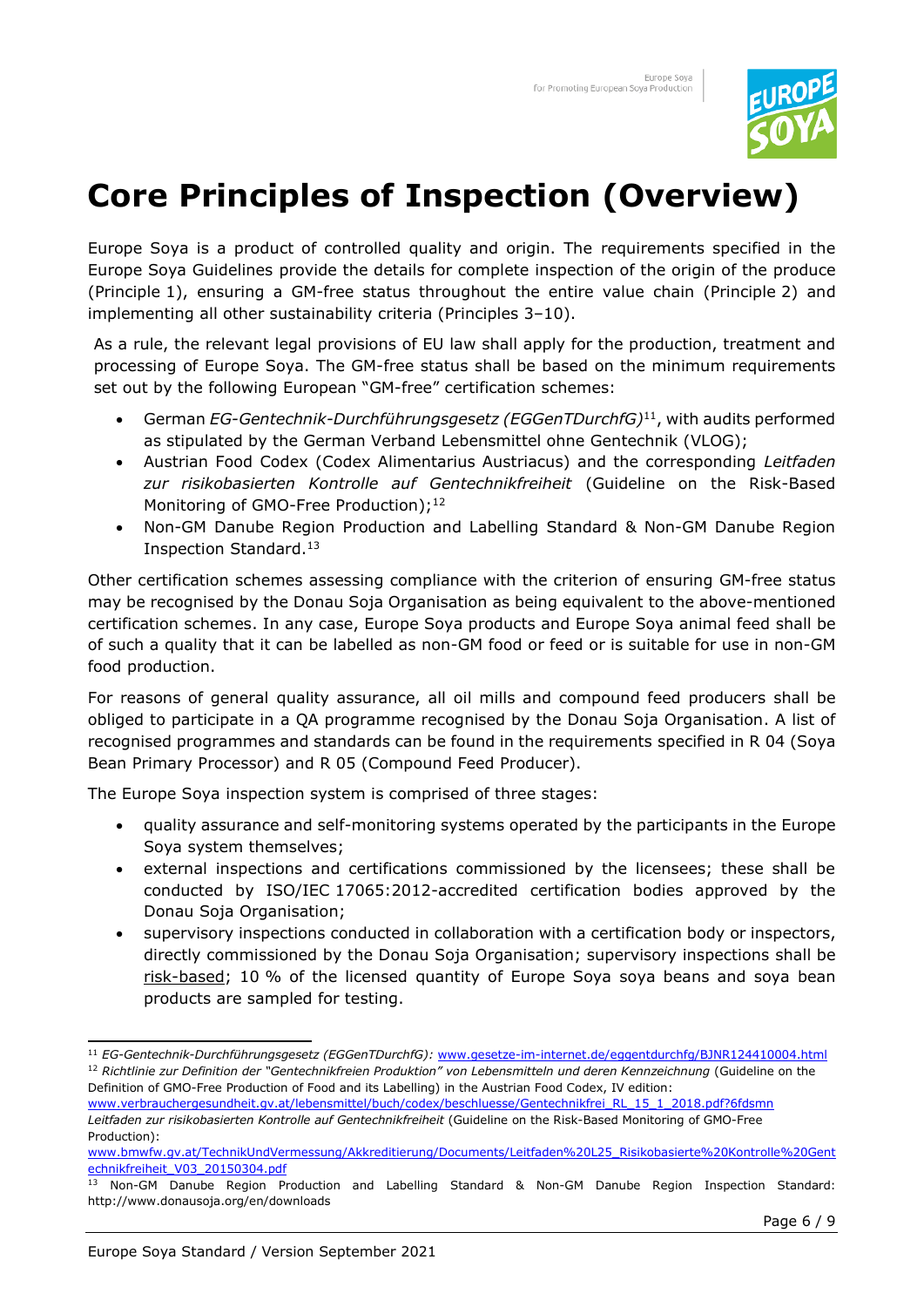

Europe Soya certification shall apply to the following levels of operation throughout the entire food and feed value chain:

- Soya Bean Farmer (Producer)
- Agricultural Soya Bean Collector and Primary Collector
- Soya Trader
- Soya Bean Primary Processor
- Compound Feed Producer
- Agricultural Processor
- Food Processor through Marketer

To guarantee comprehensive monitoring, all participants in the Europe Soya programme shall be subject to inspections. **Confirmation of compliance** with the Europe Soya Guidelines resulting from external inspections shall be passed on within the value chain in the form of a **certificate**. The certificates are published on the Donau Soja website. In case of certified unprocessed soya beans, lot-based certificates (**lot certificates**) shall additionally be issued by the agricultural collector to the primary processor. In case of certified processed soya produce, **certificates of traceability** may additionally be issued by the primary processor to the marketer. All participants in the Europe Soya system may be inspected at any time, and on a risk basis, in the form of risk-based sampling in supervisory inspections.

Europe Soya soya bean farmers shall be registered with the agricultural collector. During this registration, farmers shall undertake to comply with the Europe Soya Guidelines on behalf of their agricultural holdings by signing the **Declaration of Self- Commitment – Farmers (Soya Bean Producers)<sup>14</sup>**, and shall be individually certified or part of a group certification. Additionally, the farmer shall accept risk-based sampling in supervisory inspections. The inspection scope may include fields where soya beans are cultivated, but may also include any non-soya growing areas, uncultivated areas, infrastructure, and facilities as well as other areas that form part of the farm.

Primary processors (such as oil mills, toasters, food producers and producers of food ingredients and food additives), processing and/or treating soya beans chemically or physically most substantially, shall conclude a contract with the Donau Soja Organisation in which they pledge, among other things, to:

- 1. know and comply with the Europe Soya Guidelines;
- 2. conclude, at their own expense, a certification contract with an external ISO/IEC 17065:2012-accredited certification body approved by the Donau Soja Organisation;
- 3. accept risk-based sampling in supervisory inspections directly commissioned and paid by the Donau Soja Organisation;
- 4. pay a Europe Soya fee to the Donau Soja Organisation (the fee shall only be charged once within a continuous processing chain, namely at the primary processor stage);
- 5. impose bullets 1 to 3 on all their suppliers (including their suppliers' suppliers upstream) by contract, up to and including the agricultural collector.

<sup>14</sup> For details, see document "Declaration of Self-Commitment – Farmers"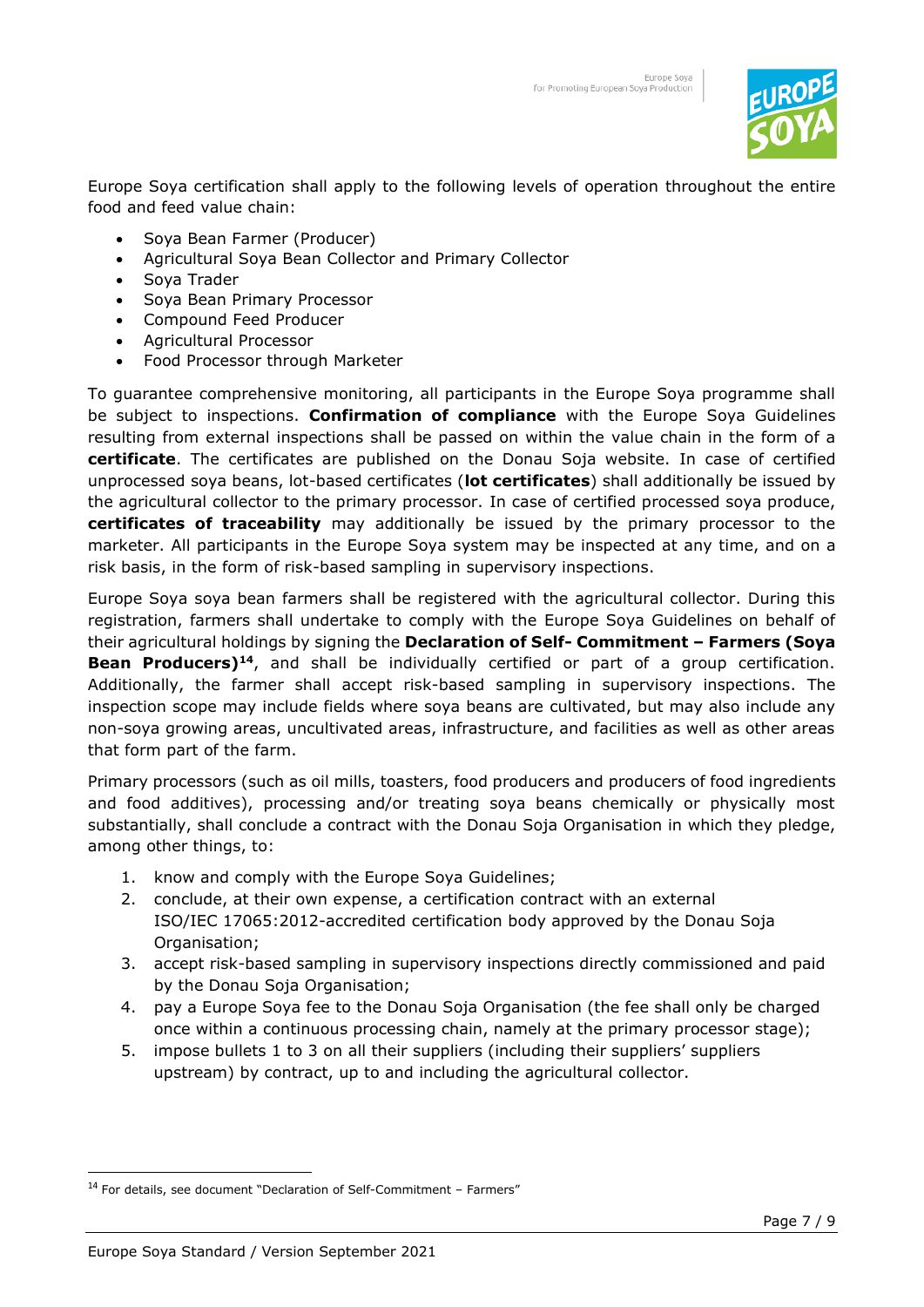

This ensures that all participants in the Europe Soya system are aware of the Europe Soya Guidelines, have compliance with these Guidelines verified externally by certification bodies that are approved by the Donau Soja Organisation, and agree to supervisory inspections.

Compound feed producers shall also conclude a contract with the Donau Soja Organisation in which they undertake to comply with the above-mentioned points 1 to 3.

Marketers intending to place products with the Europe Soya logo on the market shall undertake not only to comply with the above-mentioned points 1 to 3, but also to impose the obligation to comply with the Europe Soya Guidelines, together with the audit requirements, on their suppliers and their suppliers' suppliers upstream by contract.

The frequencies of external inspections and the frequency of supervisory inspections as well as additional requirements for Soya Bean Farmers (Producers) within the Donau Soja system shall be based on five risk categories (a-e).

- a. Contamination with GMO
- b. Geographical origin
- c. Pesticide use and desiccation practices
- d. Legal compliance
- e. Land conversion and soya bean cultivation in protected areas

The frequencies of external inspections and the frequency of supervisory inspections for certified companies in the supply chain, other than farmers, (e.g. collectors, traders, processors, compound feed producers, marketers) shall be based on the risk of contamination with GMO.

For details on the risk assessment see Annex 4 "Risk-Based Donau Soja Inspection System".

Precise requirements and obligations for the different risk levels (RL) at the stage of farmers, traders, agricultural collectors, primary processors, compound feed producers, agricultural processors and marketers, as well as binding inspection frequencies shall be specified in the requirements for all participants in the Europe Soya system.

September 2021